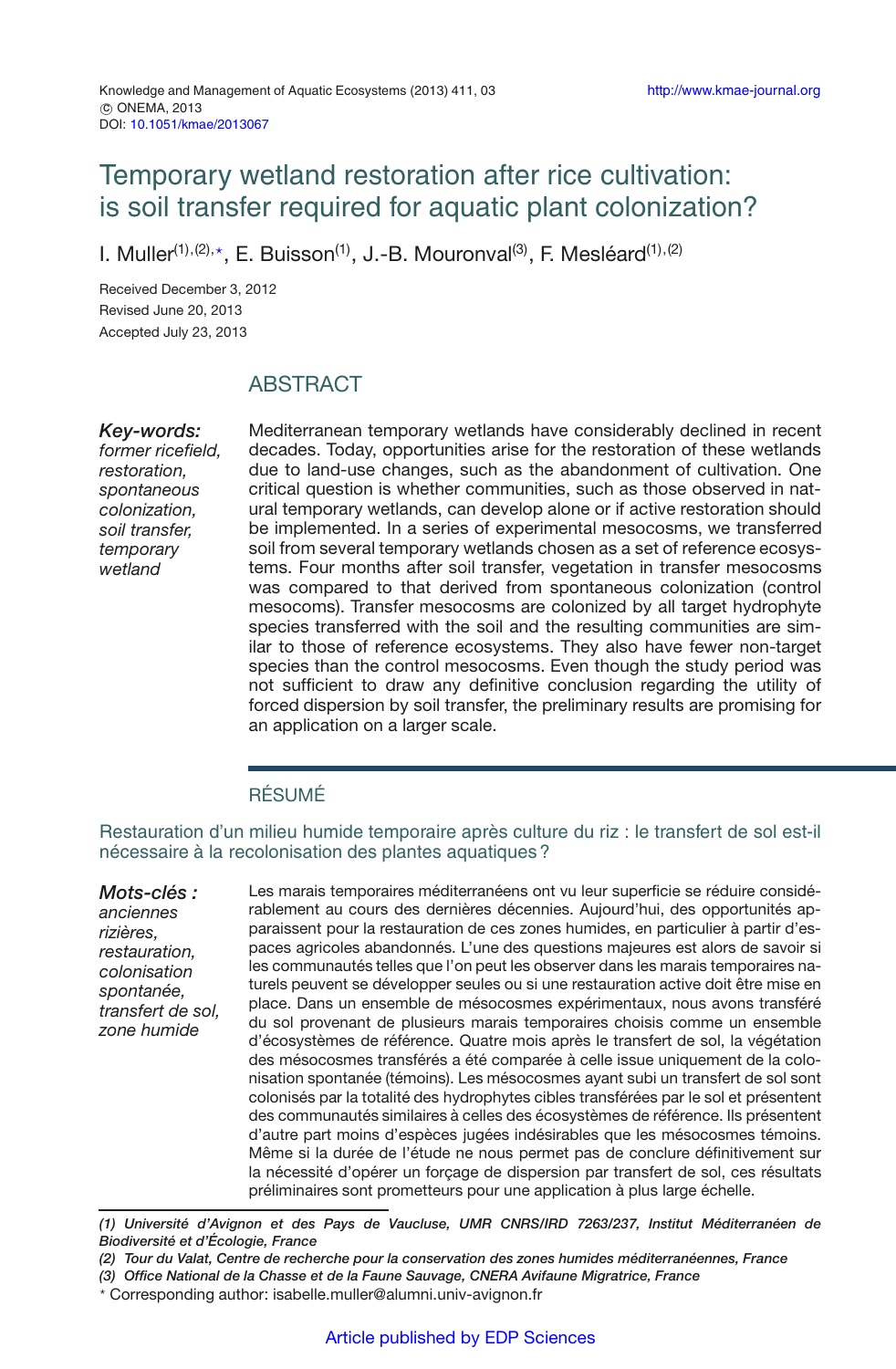# INTRODUCTION

The remaining global extent of wetlands is estimated to be over 1.2 million square kilometers. During the twentieth century, in North America, Europe, and Australia more than 50% of certain types of wetlands were destroyed (Millennium Ecosystem Assessment, [2005\)](#page-14-0). Due to this wetland loss, many countries have implemented specific regulations to protect wetlands (*e.g.* the US "clean water act" of 1972 (McMahon Jr, [1972](#page-14-1)) or the European Water Framework Directive of 2000 (European Commission, [2000](#page-13-0))). These regulations include restoration and conservation of water integrity by limiting pollution and maintaining the overall integrity of wetlands. Indeed, wetlands provide multiple ecosystem services, such as water purification and waste water treatment, regulation of hydrological flow, climate and erosion, primary production, and biodiversity conservation (Millennium Ecosystem Assessment, [2005](#page-14-0); Zedler and Kercher, [2005\)](#page-15-0). Therefore, in recent decades, wetland restoration (Society for Ecological Restoration, [2004](#page-15-1)) has received increased attention (Zhang *et al.*, [2010](#page-15-2)).

In the Mediterranean Basin, wetlands have been greatly impacted because they are particularly productive systems which were converted for agriculture and tourism (Hollis, [1992](#page-14-2)). The remaining wetlands are of important ecological, social and economic values (Grillas *et al*., [2004](#page-13-1)). Natural temporary wetlands of the region are characterized by winter and spring flooding, with durations that greatly vary from year to year, and by a complete drying-out in summer (Grillas *et al.*, [2004](#page-13-1)). They represent one of the most remarkable Mediterranean habitats, comprising a high plant diversity of particularly annuals species (some of which are rare and endangered) adapted to the specific climate (*i.e.* necessity to be annual species to support the dry summer with short favorable periods for reproduction), such as *Zannichellia obtusifolia, Callitriche lenisulcaor Tolypella hispanica* (Grillas and Duncan, [1986;](#page-13-2) Grillas *et al.*, [2004\)](#page-13-1). During the 20th century, temporary wetlands were subject to degradation and drastic area reduction in the Mediterranean region due to agriculture, industry, recreational activities, and hunting (Hollis, [1992](#page-14-2); Grillas *et al.,* [2004](#page-13-1)). One of the main causes of the degradation of Mediterranean temporary wetlands is the water management for hunting activities that maintains the water level in spring and/or in summer and that has led to a decline of plant communities that are restricted to temporary wetlands along with an increase in perennial and cosmopolitan species (Aznar *et al.*, [2003;](#page-13-3) Tamisier and Grillas, [1994](#page-15-3)). Mediterranean temporary wetlands are thus considered a priority habitat (code 3170) according to the Natura 2000 Network of the European Union Habitats directive (European Commission, [1992\)](#page-13-4). Wetland restoration (Society for Ecological Restoration, [2004\)](#page-15-1) is urgently needed to stop the loss of this habitat type. In order to restore a wetland, two strategies can be adopted to establish plant communities: i) one based on spontaneous succession with recruitment from residual seed bank or from seed dispersal, or ii) active restoration which requires propagule introduction.

Spontaneous colonization may provide satisfying results in terms of plant composition and may also promote wetland "self-design" capacity as a response to hydrological conditions (Mitsch *et al.*, [1998;](#page-14-3) Prach *et al.*, [2001a](#page-14-4)). If the appropriate environmental conditions, mainly consisting of flooding regimes, water depth, and salinity, are restored (Grillas, [1990](#page-13-5)), vegetation can rapidly establish from the residual seed bank (Leck, [2003](#page-14-5); De Steven *et al.*, [2006](#page-15-4)). Short distance dispersal (Reinartz and Warne, [1993\)](#page-15-5), long distance endozoochorous (Brochet *et al.*, [2010](#page-13-6); Figuerola *et al.*, [2002](#page-13-7); Zedler and Black, [1992\)](#page-15-6), and ectozoochorous (Figuerola and Green, [2002](#page-13-8)) dispersal may also contribute to spontaneous colonization Active revegetation methods may not be needed if sources populations of desired seeds are available nearby and if physical barriers do not hamper dispersal (Moreno-Mateos and Comin, [2010](#page-14-6)).

Vegetation recovery is often limited by a low density and a high distance of seed sources (Bischoff, [2002\)](#page-13-9). Several studies have demonstrated dispersal limitation despite the proximity of natural temporary wetlands (Collinge and Ray, [2009](#page-13-10); Galatowitsch and Valk, [1996](#page-13-11)). Moreover, the site to be restored may be isolated from the network of wetlands (McKinstry and Anderson, [2005](#page-14-7); Reinartz and Warne, [1993\)](#page-15-5) or may have been submitted to a long cultivation period (Prach *et al.*, [2001\)](#page-15-7), which often limits re-colonization. In such cases, active restoration, including reestablishment of dispersal vectors, is needed to restore plant communities (Bischoff, [2002](#page-13-9)). Community translocation involves the removal of the full species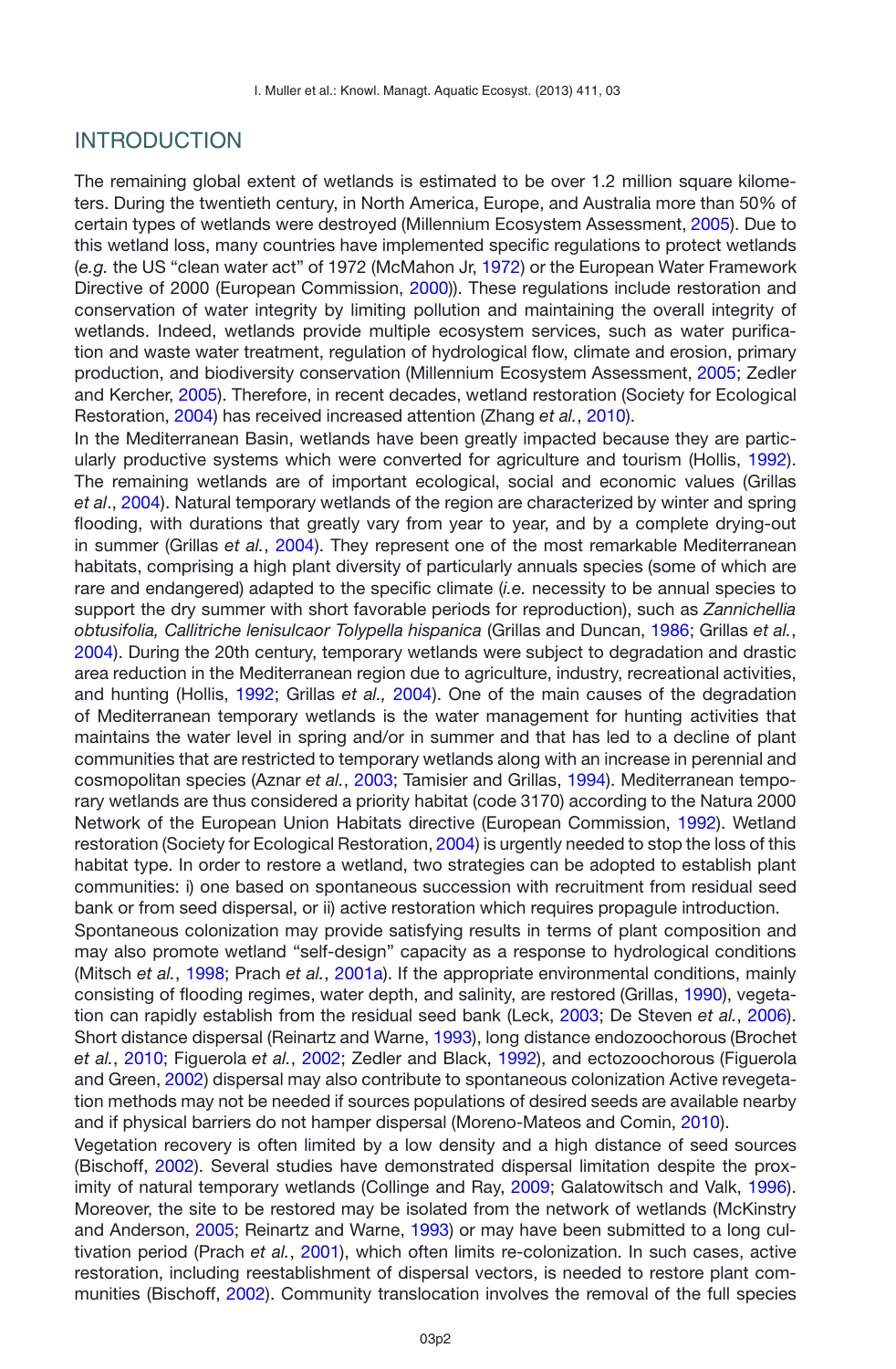assemblage of a site and the establishment of a functioning community at a new receptor site (Bullock, [1998](#page-13-12)). Transfer of bulk soil is such a community translocation method. It is often used in wetland restoration and has already shown promising results: the imported soils contribute considerably to species richness and native wetland species establishment, indicating that soil transfer may enhance the success of wetland restoration projects compared to natural colonization (*e.g.* Balcombe *et al.*, [2005;](#page-13-13) Nishihiro *et al.* [2006;](#page-14-8) Reinartz and Warne, [1993\)](#page-15-5). Moreover, this technique could be the most efficient method for transferring a large number of temporary wetland plant species that have a short life cycle but can produce large quantities of seeds and rapidly form a large seed bank (Mouronval and Baudoin, [2010](#page-14-9)). In the present study we investigate the benefits of soil transfer when compared to spontaneous succession in temporary wetland restoration of former ricefields. Before testing spontaneous colonization *vs.* active revegetation, physical manipulations need to be included, *e.g.* hydrological and topography restoration, in particular if environmental conditions are not appropriate. This is often the case if the wetland has been destroyed for cultivation, resulting in strong modifications of the former topography and of the inundation periods. Only after restoration of abiotic conditions, the potential of spontaneous colonization can be evaluated. We thus used experimental on-site wetland mesocosms to address the following questions: (1) is spontaneous succession sufficient to restore typical Mediterranean wetlands on former ricefields? (*i.e.* what can we expect from the seed bank of former ricefields considered as wetland?); (2) does soil transfer accelerate the colonization of target species and does it increase species richness and the abundance of wetland plants?; (3) is soil transfer required if the site to be restored is close to natural wetlands?

# MATERIALS AND METHODS

### *> STUDY SITE*

The experiments were conducted at the Cassaïre site (c. 43°31′N, 4°44′E, 3 meter maximum elevation) located east of the Camargue area (Rhône delta, Southern France, Figure [1\)](#page-3-0) with na average substrate salinity of 0.22 g⋅L<sup>-1</sup>. The climate is typically Mediterranean, characterized by an annual average temperature of 15 °C, an annual rainfall of 550 mm mainly concentrated in autumn, and a summer drought. The site has been submitted to recurrent leveling for rice cultivation since the 1940s, eliminating the natural topography. Cultivation definitively stopped in 2004. On the old Cassini map dating from the eighteenth century, the site was marked as a wetland, and the final aim of the restoration project is to create 35 hectares of Mediterranean temporary wetlands with native aquatic flora including the rare and endangered species found nearby in the Camargue area. The objective of the present study was to identify methods that may also used in large scale restoration projects. The experiments were set up in 2011.

# *> DONOR SITES*

In order to maximize the number of locally adapted aquatic plant species at the Cassaïre site, we selected five temporary wetlands as donor sites in the surroundings (between 1 and 6 km, Figure [1\)](#page-3-0) resulting in an inventory of plant communities and abiotic conditions of all the temporary wetlands of the Camargue area. The environmental conditions of these five donor wetlands corresponded to the range of expected environmental conditions at the Cassaïre site after the creation of the temporary wetland: *i.e.* having a flooding period from September to June only, a maximum water depth of 40 cm, and a salinity below 6 g⋅L<sup>-1</sup>. Not all the target hydrophyte species were found in a single donor wetland but the five donor sites together represent the regional target hydrophyte species pool quite well. We attempted to select the most appropriate species to the different abiotic filters in the Cassaïre site driven by the environmental conditions of our recreated wetland. Indeed, plant communities of temporary Mediterranean wetlands vary with salinity, hydroperiod, depth, so we maximized the pool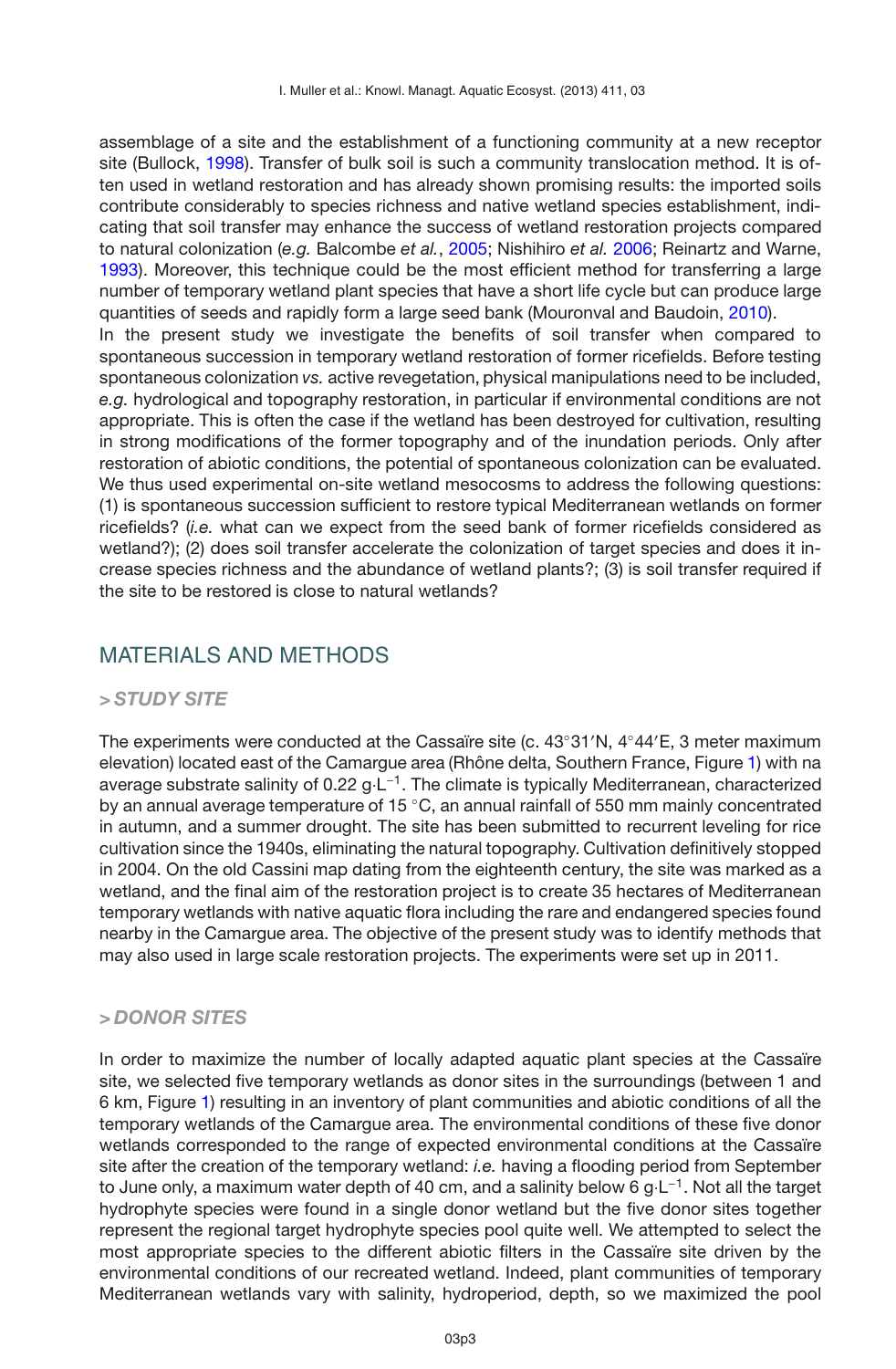<span id="page-3-0"></span>

*Location of the Cassaïre site (in black) and of the five donor sites (grey circle). The light grey shading indicates the wetlands of the Camargue area (A). Side view of one soil transfer mesocosm (B). Experimental design of restoration treatments at Cassaïre site (C). C* = *control mesocosms and ST* = *soil transfer mesocosms (black rectangle indicates the soil transfer).*

of species, allowing the most suitable species to grow at the environmental conditions of the Cassaïre site.

In March and May of 2011 (representing vernal and late season vegetation; Grillas *et al.*, [2004](#page-13-1)), we analyzed the vegetation in each of the five donor sites. In each site, we placed eight 1  $m^2$ quadrats covering the full humidity gradient. In each quadrat, we recorded the total percent cover of aquatic vegetation and the cover of each species using a modified Braun-Blanquet scale (Braun-Blanquet *et al.*, [1952\)](#page-13-14): 0.5 for species covering less than 1%, 1 for species covering between 1% and 5% of the quadrat, 2 between 5% and 25%, 3 between 25% and 50%, 4 between 50% and 75% and the coefficient 5 for species covering more than 75% of the quadrat. In August 2011, during the dry period when all plants are dormant as seeds in the seed bank, we collected per donor site  $45 \times 45$  cm to a depth of 3 cm soil samples in each quadrat (eight soil samples in total per donor site), resulting approximately in a total of 40 L of soil per donor site. Our assumption was that these collected soils would contain the seeds of the species recorded in the quadrats a few months earlier. We pooled the 8 samples of each donor site to one bulk sample using a cement mixer and we stored them under dry until the transfer to the Cassaïre site.

### *> MESOCOSM EXPERIMENTS AND SOIL TRANSFER*

To simulate the suitable environmental conditions of a Mediterranean temporary wetland, eight mesocosms with a gentle slope were dug out (15 m long  $\times$  5 m large  $\times$  40 cm deep; Figure [1B](#page-3-0)) along a canal that was used for irrigation. Four mesocosms were used to test soil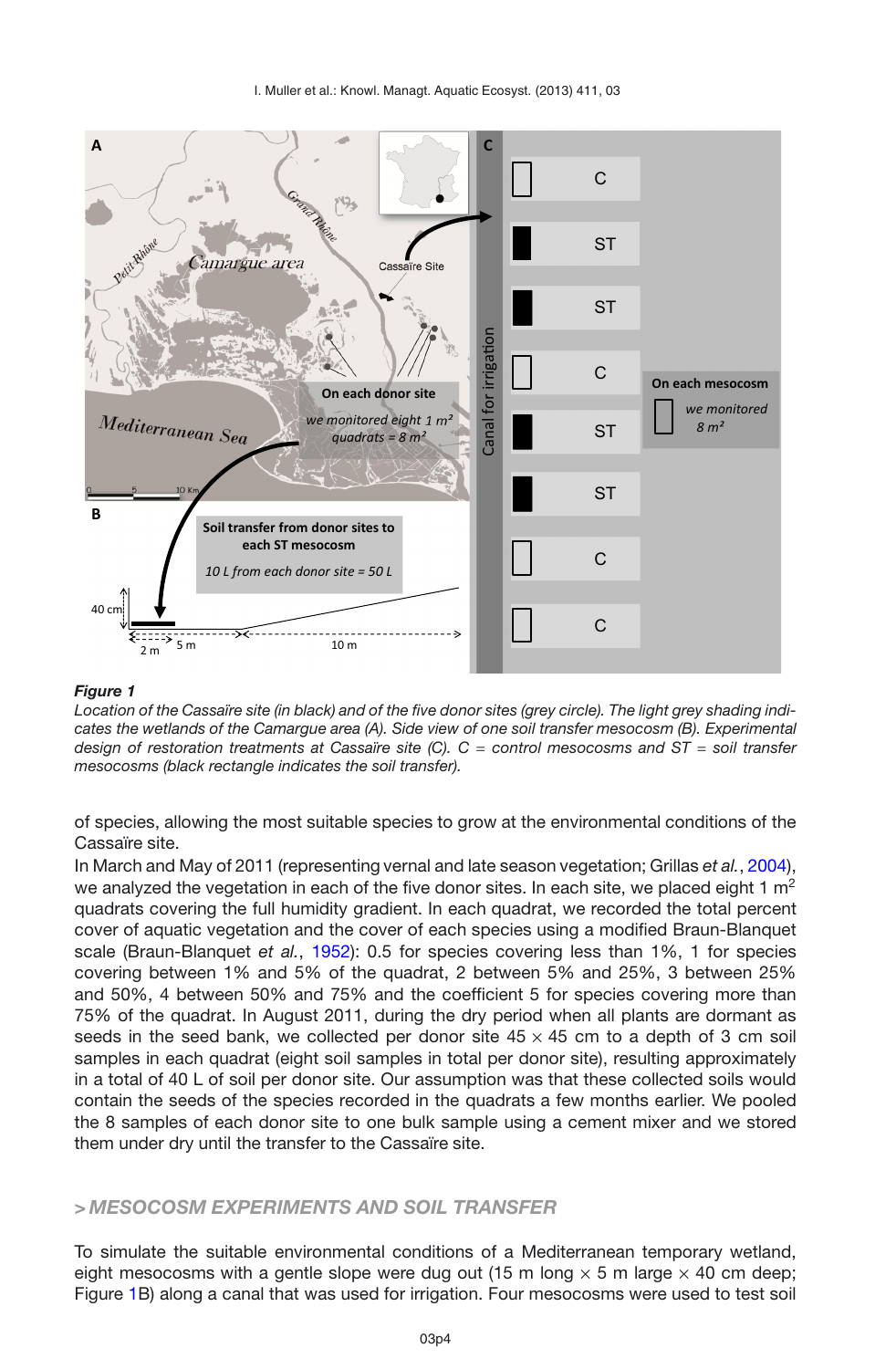transfer. The four other mesocosms were used as control to monitor spontaneous vegetation establishment. The position of treatments was randomized (Figure [1C](#page-3-0)). We pooled 10 L samples from each of the five sites and we spread this 50 L of soil on a  $4 \times 2$  m plot at the bottom of each transfer mesocosm (Figure [1B](#page-3-0)). A pump maintained a constant 20 cm water level from the day after the transfer in January 2012 (inundation beginning four months after classical temporary wetland conditions but allowing even so the vernal species germination in March) to the end of May 2012. Mid-May to mid-June corresponds roughly to the local dry out of temporary wetlands.

# *> VEGETATION MONITORING*

Our aim was to compare soil transfer with control plots in term of similarity to the donor sites. Vegetation monitoring was carried out in May 2012 (four months after the transfer), when most species show their biomass peak. In each of the mesocosm 4 m  $\times$  2 m plot (8 m<sup>2</sup>; Figure [1C](#page-3-0)), we estimated the total cover of aquatic vegetation (%) and the cover of each species using the same method as for the donor sites of the previous year. Area of the donor site vegetation analyses was adjusted to that of the mesocosm plots  $(8 \text{ m}^2)$  by pooling the eight 1  $m<sup>2</sup>$  quadrats of each donor site.

Among all plant species occurring in the experiment (Appendix), we assigned aquatic species to one of the following categories:

- 1. Target hydrophyte species: Present at donor sites according to the classification of temporary wetlands (Grillas and Duncan, [1986](#page-13-2)), corresponding to the native or typical flora of the temporary wetlands of the Camargue area, adapted to the Mediterranean climate, with protection status and threatened by some types of water management, such as fresh water production in the summer (*Callitriche* sp., *Callitriche truncata, Chara aspera, Chara canescens, Chara globularis, Ranunculus peltatus, Ranunculus trichophyllus, Tolypella glomerata, Tolypella hispanica, Zannichellia obtusifolia and Zannichellia pedicellata*).
- 2. Ricefield hydrophyte weeds: Present with rice cultivation (Marnotte *et al.*, [2006](#page-14-10)). Ricefield weeds are often exotic species introduced by rice cultivation (*Lindernia dubia*) but can also correspond to banal algae enhanced by rice water management (C*hara vulgaris*), and therefore associated with eutrophic and flooded summer wetlands. These widespread algae may occur in the reference ecosystems, but cannot be considered as target hydrophyte species.
- 3. Green filamentous algae: Occurring in temporary wetlands at high temperatures and high nutrient levels (*Cladophora vagabunda* and *Spirogyra* sp.).

All the target hydrophyte species and ricefield hydrophyte weeds are annual species, produce large quantities of seeds that survive several years and are very resistant to drought (Marnotte *et al.*, [2006](#page-14-10); Mouronval and Baudoin, [2010\)](#page-14-9). However, for some Characeae (*Chara globularis* and *Chara vulgaris*) as well as the two ranunculus (*Ranunculus peltatus* and *Ranunculus trichophyllus*), plants can be annual or perennial. The Mediterranean climate with temporary wetlands selects the annual nature of these species, perennials do not tolerate the summer dry season.

# *> SOIL NUTRIENTS*

To compare soil conditions between the Cassaïre and the donor sites, the following soil properties were measured by the soil analysis laboratory of INRA (The French National Institute for Agricultural Research, Aras, France): organic matter, total C, total N,  $P_2O_5$ , pH and conductivity. Before setting up the mesocosm experiment, five soil samples were taken from the surface (0−10 cm) and from 40−60 cm depth (corresponding to the digging depth of the mesocosm *i.e.* the new soil surface). In each sample, three sub-samples of 1 L were taken at random and subsequently pooled for analysis. The same method was applied to the five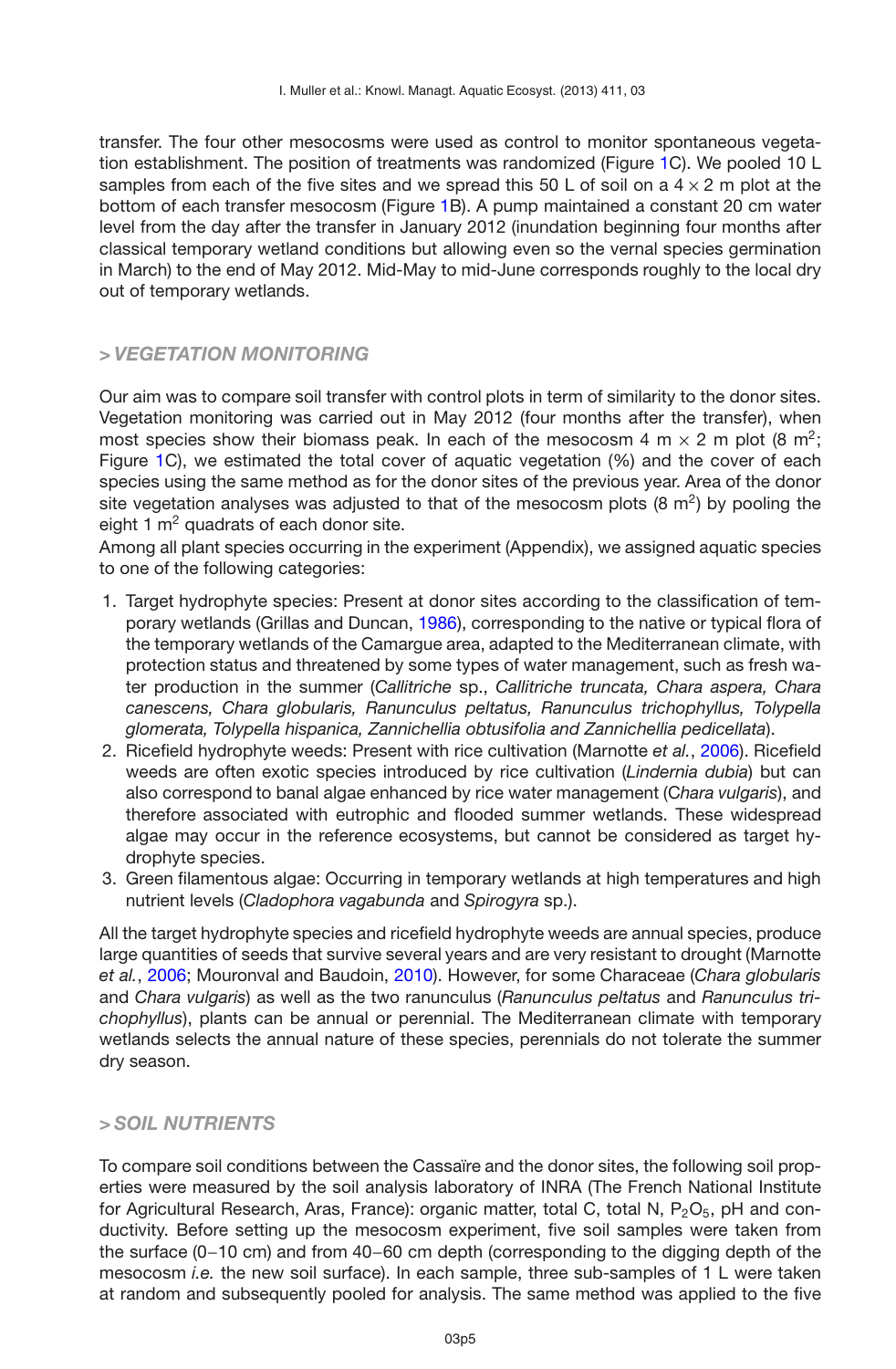donor sites (one sample from the surface (0−10 cm) comprising three sub-samples per donor site) to obtain a reference for the soil nutrient status in the target communities. Samples were dried and sieved (to 200  $\mu$ m).

#### *> DATA ANALYSIS*

We used different factorial and multivariate analyses to compare transfer and control mesoscosms with donor sites. Contrary to the position of soil transfer and control within the mesocosm experiment, the position of donor site and Cassaïre site is not randomized. We still include donor sites and mesocosm treatments in the same models because we are convinced that environmental conditions are very similar and that we can use donor sites to characterize the target community of restoration.

In order to compare soil data between the donor sites and the Cassaïre site, and to assess the habitat suitability of the Cassaïre site, we performed a Principal Component Analysis on soil nutrient contents (15 samples  $\times$  6 variables).

To analyze differences between control and soil transfer, we used nonparametric multivariate analysis of variance (nonparametric MANOVA) (Anderson, [2001](#page-13-15)). We used Bray-Curtis similarity index (Raup and Crick, [1979](#page-15-8)) with 999 permutations based on species coefficient cover to compare the species composition We also performed a Correspondence Analysis (CA) on the vegetation data of the donor sites, of the transfer mesocosms, and of the control mesocosms (13 quadrats  $\times$  28 species). In order to characterize the success of the soil transfer, we calculated the Bray-Curtis similarity index. For each plot surveyed in a mesocosm, the mean Bray-Curtis index between this plot and the 5 plot surveyed in donor sites (one per donor site corresponding to an average of the eight 1  $m<sup>2</sup>$  quadrats per donor site) was calculated. In order to assess donor site variability, we compared the plot of each donor site to that of the other donor sites, obtaining also a mean Bray-Curtis similarity index for donor sites.

We compared the means of the soil nutrient variables, the species richness, the total cover of aquatic vegetation, the means of the Bray-Curtis index and the plant species categories (*i.e.* target hydrophyte species, ricefield hydrophyte weeds and green filamentous algae) between soil transfer, control and donor sites using a one-way analysis of variance (ANOVA), followed by Tukey post-hoc tests (Sokal and Rohlf, [1995](#page-15-9)) if the data met the assumptions of ANOVA. If data did not comply with assumptions, we performed Kruskal-Wallis and pairwise Wilcoxon tests with a p-value adjustment according to the simple Bonferroni method, in which the p-values are multiplied by the number of comparisons.

All tests were performed using R 2.12.0 (R Development Core Team, [2010](#page-15-10)) with a  $p = 0.05$ threshold using "ade4" package (Dray *et al.*, [2007](#page-13-16)) and "vegan" package (Oksanen *et al.*, [2008\)](#page-14-11).

# **RESULTS**

#### *> SOIL NUTRIENTS*

The soil found at a depth of 40−60 cm on the Cassaïre site became surface soil in the redesigned wetland topography (future soil surface), and it differed from the existing surface soil in Cassaïre and from that of the donor sites (Figure [2\)](#page-6-0).  $P_2O_5$  content was significantly higher in the Cassaïre current surface soil, while pH was significantly higher in Cassaïre deep soil layer. The other nutrients, organic matter, total C, total N, and conductivity were significantly higher in the donor site soils. Organic matter, total C and total N clearly distinguished the soils from the donor sites from those of the Cassaïre along the first axis (73.2%; with an eigenvalue of 5.13 for a total represented of 7) of the PCA (Figure [3\)](#page-7-0). The second axis (18.0%; with an eigenvalue of 1.26 for a total represented of 7) discriminates the deeper Cassaïre soil from surface Cassaïre soil, and clearly delineates their respective differences in phosphorus and pH (Figures [2](#page-6-0) and [3\)](#page-7-0).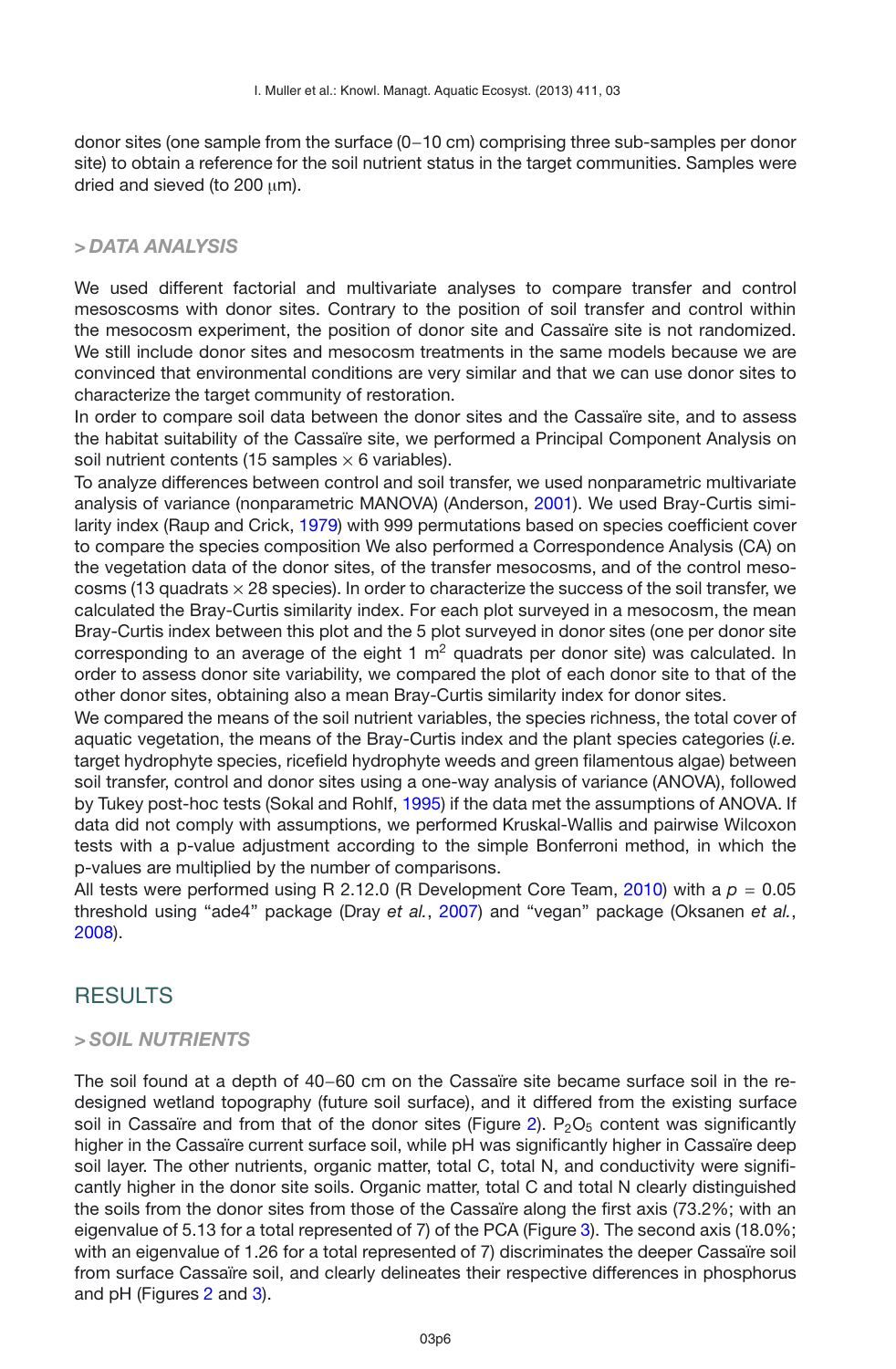

<span id="page-6-0"></span>*Mean values* ± *standard errors of total Carbon (C), total Nitrogen (N), Organic Matter (OM), Phosphorus (P*2*O*5)*, pH and Conductivity in the surface soil of the donor sites (black bars, n* = 5*), in the surface soil of the Cassaïre site (current soil surface; white bars, n* = 5*) and in the deeper soil (40–60 cm deep) of the Cassaïre site (future soil surface; grey bars, n* = 5*). Df are the degrees of freedom. The F of ANOVA or the X*<sup>2</sup> *of Kruskal-Wallis tests are shown above the bars (\*\*\*: p <* 0.001*, \*\*: p <* 0.01*), different letters above bars indicate significant differences according to Tukey post-hoc tests or pairwise multiple comparisons with Bonferroni p adjustment.*

### *> EFFECT OF SOIL TRANSFER ON AQUATIC VEGETATION*

Plant species richness significantly increased with soil transfer relative to the control and ended up being comparable to that of the donor sites (Figure [4A](#page-8-0)). The aquatic vegetation cover was significantly lower in the control mesocosms than in the soil transfer mesocosms (Figure [4B](#page-8-0)). The aquatic vegetation cover in the latter and at the donor sites was not significantly different (Figure [4B](#page-8-0)). The Bray-Curtis similarity index was significantly higher in the soil transfer mesocosms than in the control and approached the values of the donor sites (Figure [4C](#page-8-0)). The first axis of the CA (41.2%; with an eigenvalue of 0.61 for a total represented of 1.48) discriminated the control mesocosms from the two other communities: donor sites and soil transfer mesocosms (Figure [5\)](#page-9-0); control mesocosms were composed of *Rumex crispus, Poa trivialis* and the exotic species *Lindernia dubia*. The species composition of the transfer mesocosms was very similar to that of the donor sites that were characterized by target hydrophyte species, such as *Chara aspera*, *Ranunculus peltatus* and *Tolypella glomerata*. These results were confirmed by the nonparametric MANOVA, showing that the soil transfer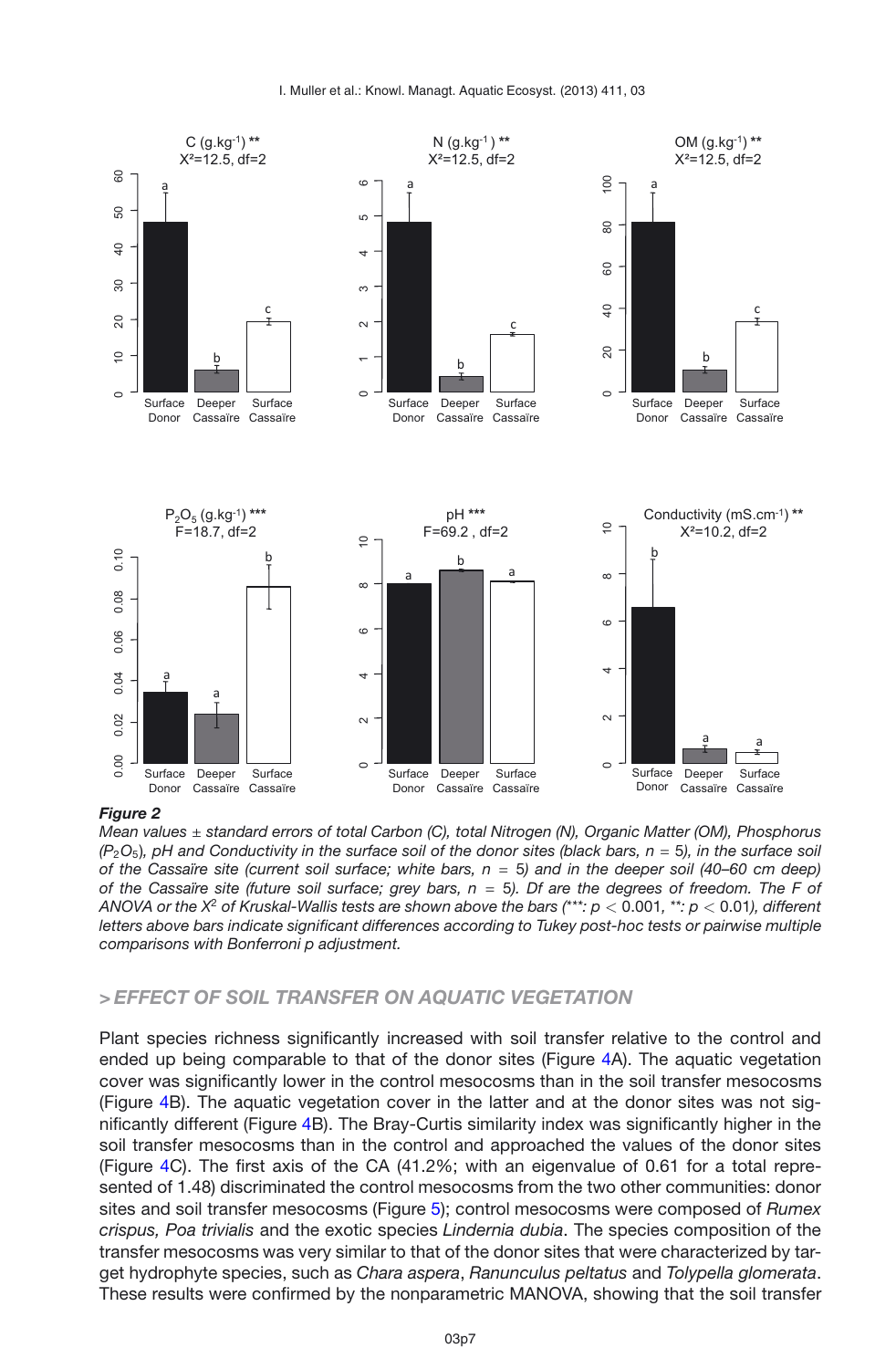

<span id="page-7-0"></span>*Ordination plot of the Principal Component Analysis based on soil nutrient contents (15 samples x 6 variables) of surface soil of the donor sites (black, 5 plots), of surface soil of the Cassaïre site (current soil surface; light grey, 5 plots), and of deeper soil (40–60 cm deep) of the Cassaïre site (future soil surface; dark grey, 5 plots). Ellipses are centred on the barycentre and their forms are weighted by the distribution of all points corresponding to the same treatment (surface donor, surface soil, deeper soil).*

treatment did significantly affect plant community composition between control and transfer mesocosms (*dF* = 1, *F* = 11.98, *p* = 0.024).

#### *> EFFECT OF SOIL TRANSFER ON THE DIFFERENT SPECIES CATEGORIES*

Active restoration significantly increased the number of target species recorded in the first months after the flooding: compared with the donor sites, the transfer mesocosms had a significantly higher number of the target species, which were totally absent from the control mesocosms (Figure [6A](#page-10-0)). Ricefield hydrophyte weeds were present in all control mesocosms but absent from the transfer mesocosms and from the donor sites (Figure [6B](#page-10-0)). We found significantly more filamentous algae in the soil transfer mesocosms than in the control mesocosms and at the donor sites (Figure [6C](#page-10-0)).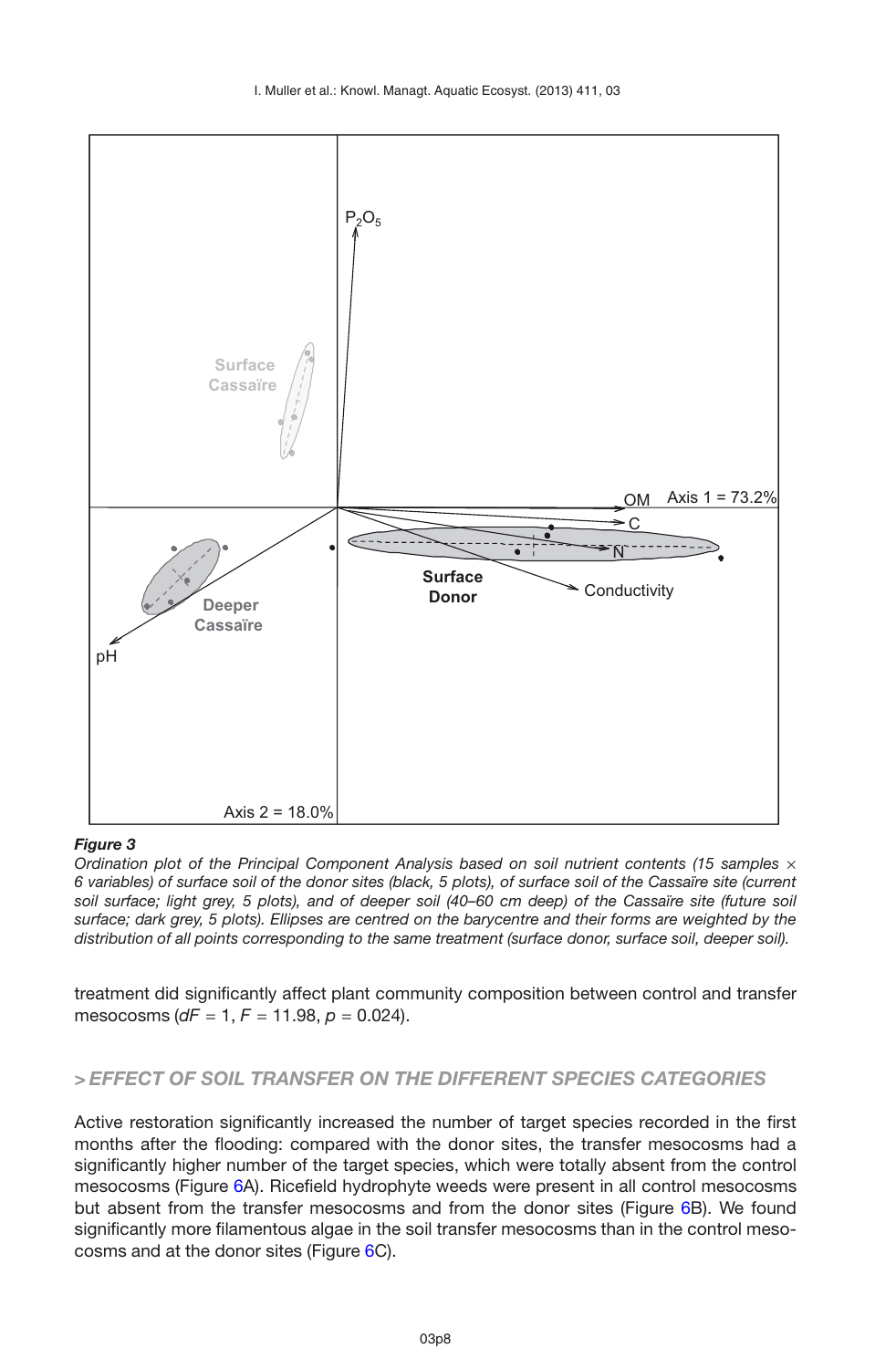<span id="page-8-0"></span>

*Mean and standard errors of species richness (8 m*<sup>2</sup>*) (A), total cover of aquatic vegetation (%) (B) and Bray-Curtis similarity index on aquatic vegetation (C) between donor sites and i) donor sites (black bars, n* = 5 *plots), ii) soil transfer mesocosms (grey bars, n* = 4 *plots) and iii) control mesocosms (white bars, n* = 4 *plots). Df are the degrees of freedom. The F of ANOVA are shown above the bars (\*\*\*: p <* 0.001*), different letters above bars indicate significant differences according to Tukey post hoc tests.*

# **DISCUSSION**

#### *> SOIL PROPERTIES*

Abiotic conditions can adversely affect the success of plant community transfer, particularly when they are very different from those of the donor ecosystem (Bullock, [1998;](#page-13-12) Dawe *et al.*, [2000\)](#page-13-17). In coastal wetlands, such as the Camargue area, plant communities are mainly driven by the hydroperiod, water depth, and salinity (Grillas, [1990\)](#page-13-5) but soil nutrient conditions also play an important role by directly affecting plant growth (Zedler, [2000\)](#page-15-11). Obtaining soil characteristics close to those of the reference ecosystem is a major objective in restoration projects (Zedler, [2000\)](#page-15-11), in order to establish suitable conditions for target species recolonization (Marrs, [2002\)](#page-14-12). In our study, the nutrient concentrations considered were higher at donor sites except for phosphorus, which was higher at the site to be restored. The fertilizer use during cultivation may explain the results because the restoration period following abandonment was quite short for depletion of fertilizer residues. Indeed, organic matter and nutrient concentrations are often higher in the reference wetlands (Galatowitsch and Valk, [1996;](#page-13-11) Zedler, [2000\)](#page-15-11), except for phosphorus, which is strongly related to previous fertilizer use. On one hand soil transfer appears to be an appropriate method to increase organic matter and nutrients concentrations, on the other hand it may also favor the establishment of filamentous algae (Burkholder, [2009](#page-13-18)), that we found more abundantly in the transfer mesocosms than in the control. The higher pH in the deeper soil that became the surface soil of the mesocosms did not seem to affect the plant germination probably because it still remained within the pH range appropriate for basophilous plants (*i.e.* 7.5 to 9; Wilde, [1954\)](#page-15-12).

Upper soil layers of former agricultural lands contain high levels of nutrient favoring most of the ruderal species of the seed bank, and increasing competition (Marrs, [2002](#page-14-12)). The topsoil removal to construct mesocosms (which will also be removed at the scale of the site to restore the wetland) led reduced significantly the content of phosphorus, organic matter, total C and total N, and also to the reduction of unwanted plant species by reducing the seed bank (Muller *et al.*, [2013](#page-14-13)). However, the role of nutrients is probably time limited. If for terrestrial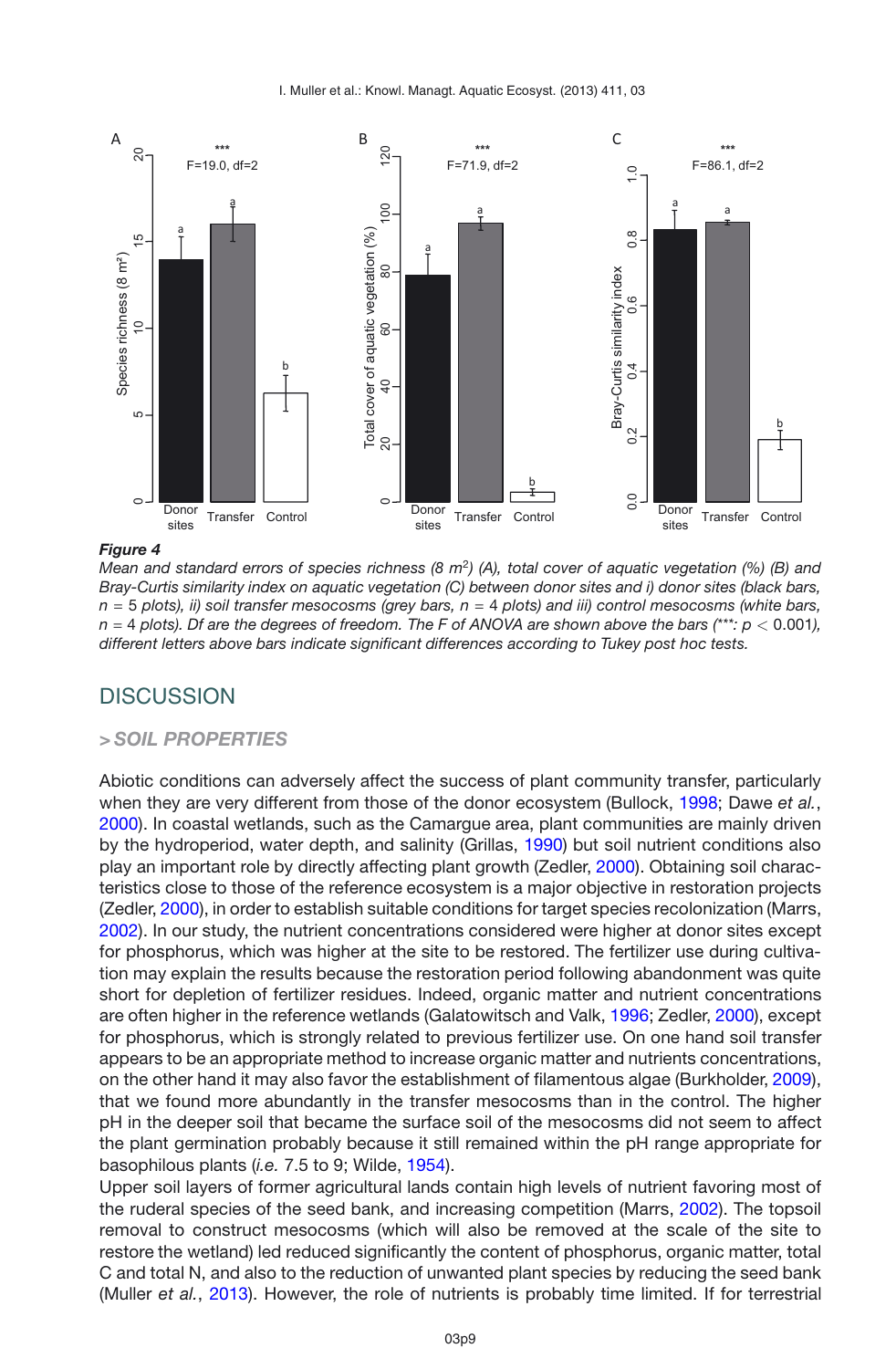

<span id="page-9-0"></span>*Ordination plot of the Correspondence Analysis of species abundances (13 plots* × *28 species) on donor sites (dark, 5 plots), transfer mesocosms (dark grey, 4 plots) and control mesocosms (light grey, 4 plots). Ellipses are centred on the barycentre and their forms are weighted by the distribution of all points corresponding to the same treatment (donor sites, transfer mesocosms, control mesocosms).*

oligotrophic community restoration, soil conditions play an important role for success (Muller *et al.*, [2013](#page-14-13)), requiring nutrient poor site conditions, in wetland ecosystem, hydrology seems to play a determining role on plant communities which can buffer the effects of soil conditions, by eliminating species that are not adapted to summer drought or to winter flooding. However high nutrient levels may lead to a spread of filamentous algae, that may prevent the installation of temporary wetland communities (Hosper, [1998\)](#page-14-14).

### *> NATURAL COLONIZATION*

Many of the naturally colonizing species which established in the control mesocosms in the five first months were abundant in the seed bank of the area (seed bank sampling using the seedling emergence with sample concentration method, unpublished data). *Rumex crispus, Poa trivialis,* and *Sonchus oleraceus*, as well as the aquatic species *Lindernia dubia* and *Chara vulgaris*, were the main species found in the control mesocosms. *Lindernia dubia,* a common exotic species of ricefields and *Chara vulgaris*, a cosmopolitan algae had been favored by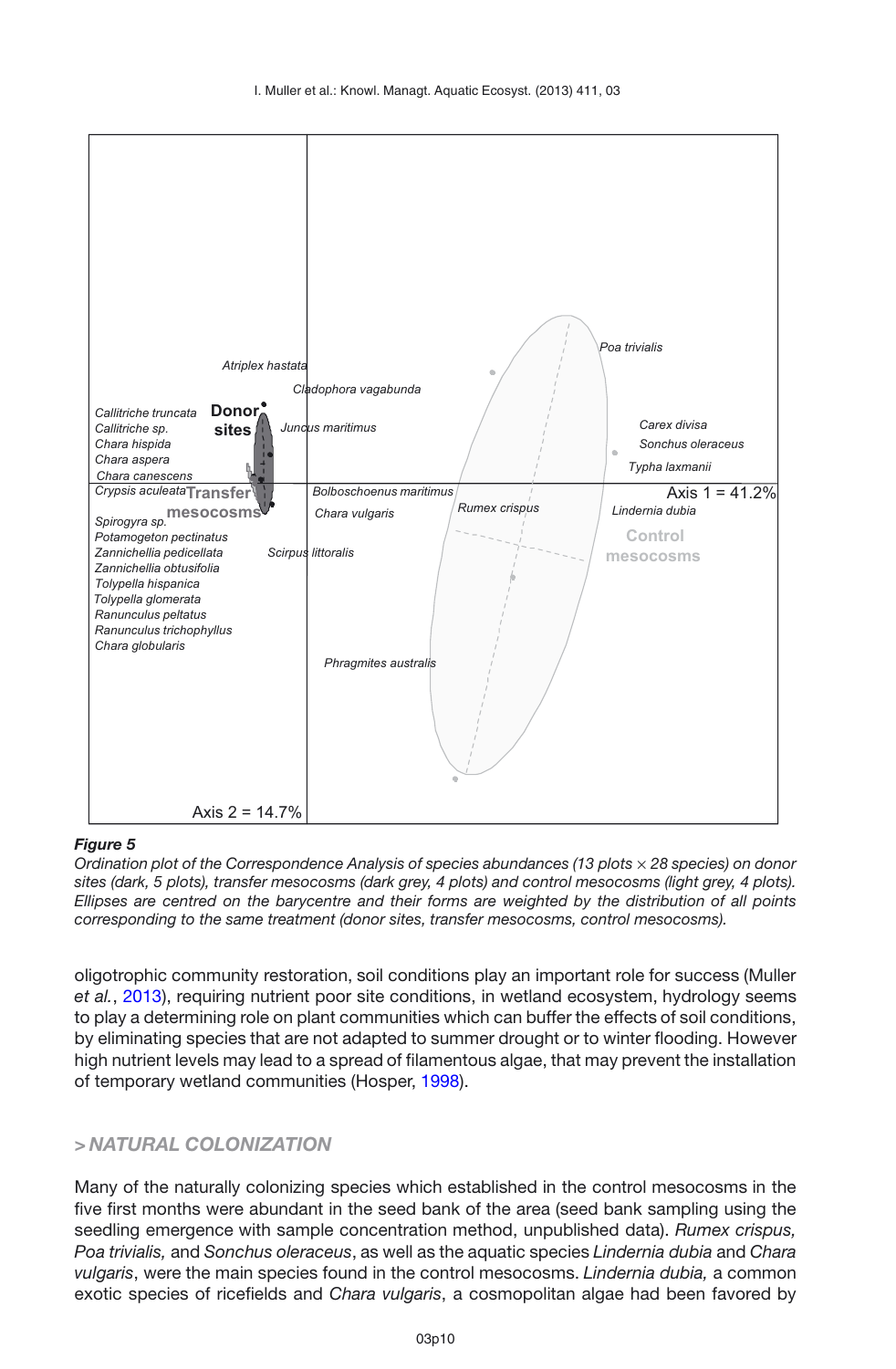<span id="page-10-0"></span>

Mean and standard errors in species number of the different species categories in 8 m<sup>2</sup> plots: the tar*get hydrophyte species (A), the ricefield hydrophyte weeds (B) and the filamentous algae (C) for donor sites (black bars, n* = 5 *plots), soil transfer mesocosms (grey bars, n* = 4 *plots) and control mesocosms (white bars, n* = 4 *plots). Df are the degrees of freedom. The F of ANOVA or the X*<sup>2</sup> *of Kruskal-Wallis test are shown above the bars*  $(***; p < 0.001, **; p < 0.01)$ *, different letters above bars indicate significant differences according to Tukey post-hoc tests or pairwise multiple comparisons with Bonferroni p adjustment.*

water management during rice cultivation (*i.e.* summer inundation), are typical ricefield weeds occurring in seed bank (Marnotte *et al.*, [2006](#page-14-10)) and reflecting land use history of the area. Nevertheless, their abundance will decrease as summer drought does often not allow to finish their life cycle (they flower in early summer). Ruderal and meadow species should also rapidly disappear after several flooding periods. The Mediterranean hydrology should play a major role as a filter to eliminate species that are not adapted to summer drought (ricefield weeds) or to winter flooding (ruderals and terrestrials species).

Five months after the creation of the mesocosms, most plant species established from the seed bank of the control mesocosms. Aquatic plants may establish from the seed bank (Leck, [2003;](#page-14-5) De Steven *et al.*, [2006](#page-15-4)) but also by seed deposition through water dispersal (Mitsch *et al.*, [1998](#page-14-3)), waterbirds (Brochet *et al.*, [2010;](#page-13-6) Figuerola and Green, [2002](#page-13-8); Figuerola *et al.*, [2002\)](#page-13-7), vertebrates (Zedler and Black, [1992\)](#page-15-6), or wind dispersal (Reinartz and Warne, [1993](#page-15-5)). However, these mechanisms of colonization are not efficient, because dispersal is slow and sometimes unlikely (Moreno-Mateos and Comin, [2010\)](#page-14-6). In our study, no target species were found in the control mesocosms. The time span is too short to evaluate the potential of natural colonization from the external seed pool. Although rice cultivation dominates the surrounding landscape, natural temporary wetlands still occur within distance of less than 1 km and dispersal by waterbirds, a major dispersal vector (Brochet *et al.*, [2010](#page-13-6)), seems to be possible. However, the size of our mesocosms may have been too small to be attractive for waterbirds. This weak attractiveness will be overcome when the 35 hectare wetland will be restored, as it will be more attractive for waterbirds (Pirot *et al.,* [1984](#page-14-15)); zoochorous processes will then be playing their role in the dispersion of aquatic species.

Spontaneous succession alone has been shown to allow the restoration of plant communities and active restoration is not necessary if target species occur at the site or if sites are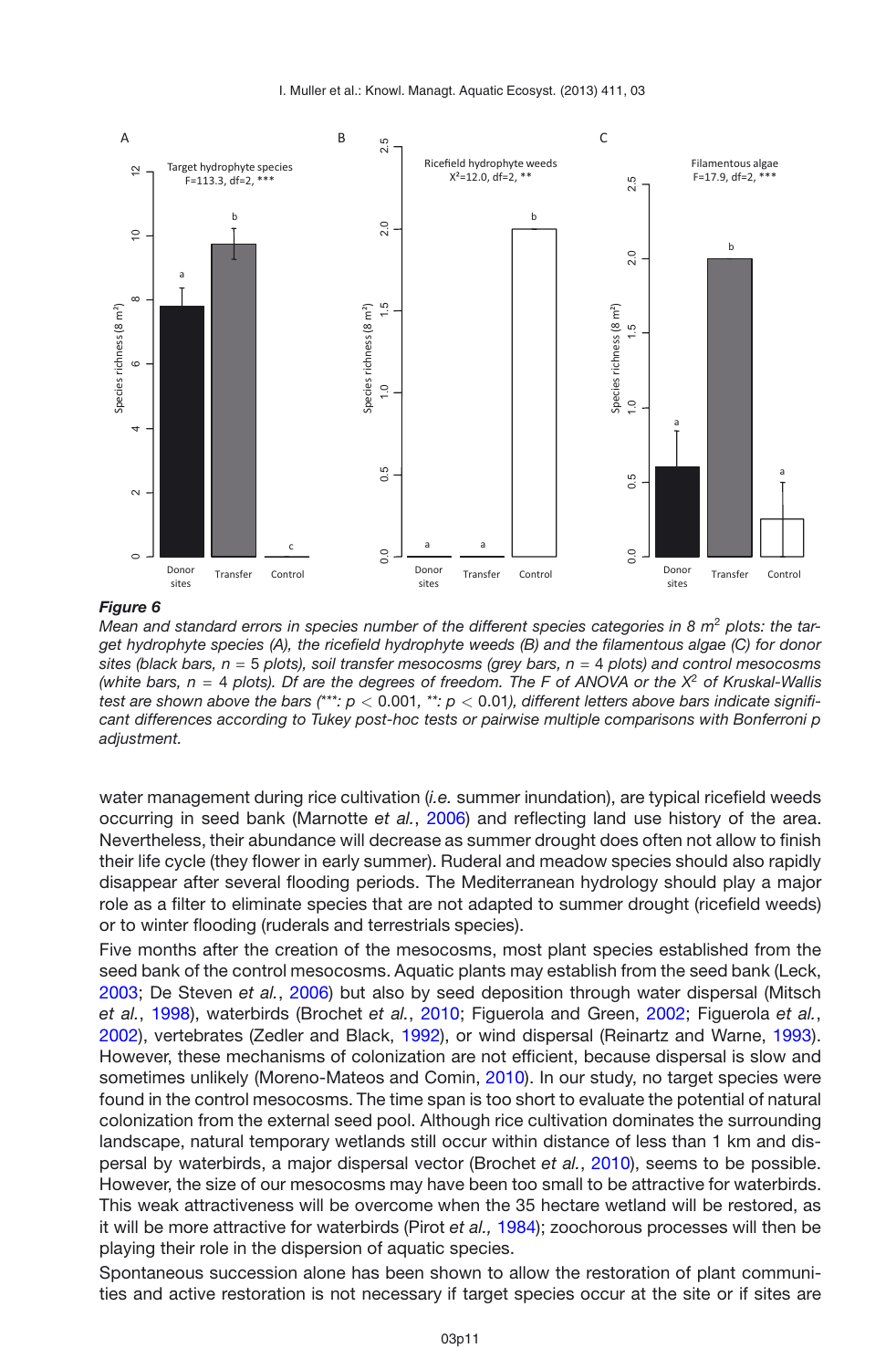connected to propagule sources (Dawe *et al.*, [2000](#page-13-17)). However, sites situated in agricultural landscapes or with a long history of cultivation, such as the Cassaïre area, often show a weak ability to restore passively due to the lack of target species in the seed banks and/or few target seed sources (Collinge and Ray, [2009](#page-13-10); Galatowitsch and Valk, [1996;](#page-13-11) De Steven *et al.*, [2006\)](#page-15-4). Moreover, on abandoned croplands, ruderal species may predominate, slowing down succession and preventing the establishment of target species (Prach *et al.*, [2001a](#page-14-4)). In such cases, soil transfer may be an efficient method to accelerate succession.

### *> EFFECT OF SOIL TRANSFER ON THE AQUATIC PLANT COMMUNITY*

Soil transfer increased the total species richness and allowed the establishment of all the aquatic target species. The plant composition of the transfer mesocosms was close to that of the donor sites. The differences in soil nutrients between the donor sites and the transfer mesocosms did not prevent germination of the aquatic species that were transferred with the soil in the mesocosms.

In grassland ecosystems, Jaunatre *et al.* [\(2012](#page-14-16)) showed an increase in the non-target species after soil transfer compared with the reference grassland, resulting from soil disturbance induced by the transfer itself. Bullock [\(1998](#page-13-12)), also working in grassland ecosystems restoration, showed that the transfer led to communities with species that are very different from those of target communities. Highly selective stress conditions leading to very predictable successional trajectories (Mesléard *et al.*, [1999\)](#page-14-17) may explain the observed general success of soil transfer in wetlands as well as the promising results of the present study in contrast to the observed response of terrestrial communities in which selection is less strong. In aquatic ecosystems, the selection of plant communities by the water filter is important, only aquatic species can survive in the environment. This filter has an important selective effect, especially in our case, where the water regime is temporary, increasing selection pressure (the species should be aquatic and tolerated stages of drought, *i.e.* be annual).

## *> OTHER BENEFITS OF SOIL TRANSFER*

In addition to target species introduction, soil transfer seems to significantly reduce the establishment of undesired species emerging from the seed bank and from the surroundings, such as ricefield weeds. The increase in the cover of aquatic vegetation seems to prevent the germination and growth of these weeds. The initial species composition of the restored vegetation potentially affects the vegetation for a long time (Vécrin *et al.*, [2002](#page-15-13)) and non-desirable species installed at the beginning can persist, hampering succession and/or changing the vegetation trajectory (Prach and Pysek, [2001;](#page-14-18) Prach *et al.*, [2001a](#page-14-4), [2001](#page-15-7); De Steven *et al.*, [2006\)](#page-15-4). Soil transfer may also reduce stochasticity, by immediately installing a stable community (Weiher and Keddy, [1995](#page-15-14)). Collinge and Ray [\(2009\)](#page-13-10) and Reinartz and Warne [\(1993\)](#page-15-5) have shown that wetlands that initially received more native seeds were less prone to colonization by exotic species, and that the early introduction of native wetland species may increase the long-term diversity of communities in created wetlands. Indeed, in our case, the ricefield weeds can compete with our target hydrophyte species. Although they are less adapted to the temporary wetland and tend to disappear over time, a certain plasticity of their phenology allowed their presence in the mesocosms and can thus compromise succession and prevent the natural reestablishment of target species. Soil transfer appears to be an appropriate method to accelerate succession towards the desired community and to attempt to bypass some of blocked stages of succession (Collinge and Ray, [2009;](#page-13-10) McKinstry and Anderson, [2005;](#page-14-7) Reinartz and Warne, [1993](#page-15-5)).

Soil transfer provides an advantage for rare species showing dispersal limitation. Indeed, some studies have shown that passive methods may not allow the full restoration of the reference species composition (Collinge and Ray, [2009;](#page-13-10) De Steven *et al.*, [2006\)](#page-15-4).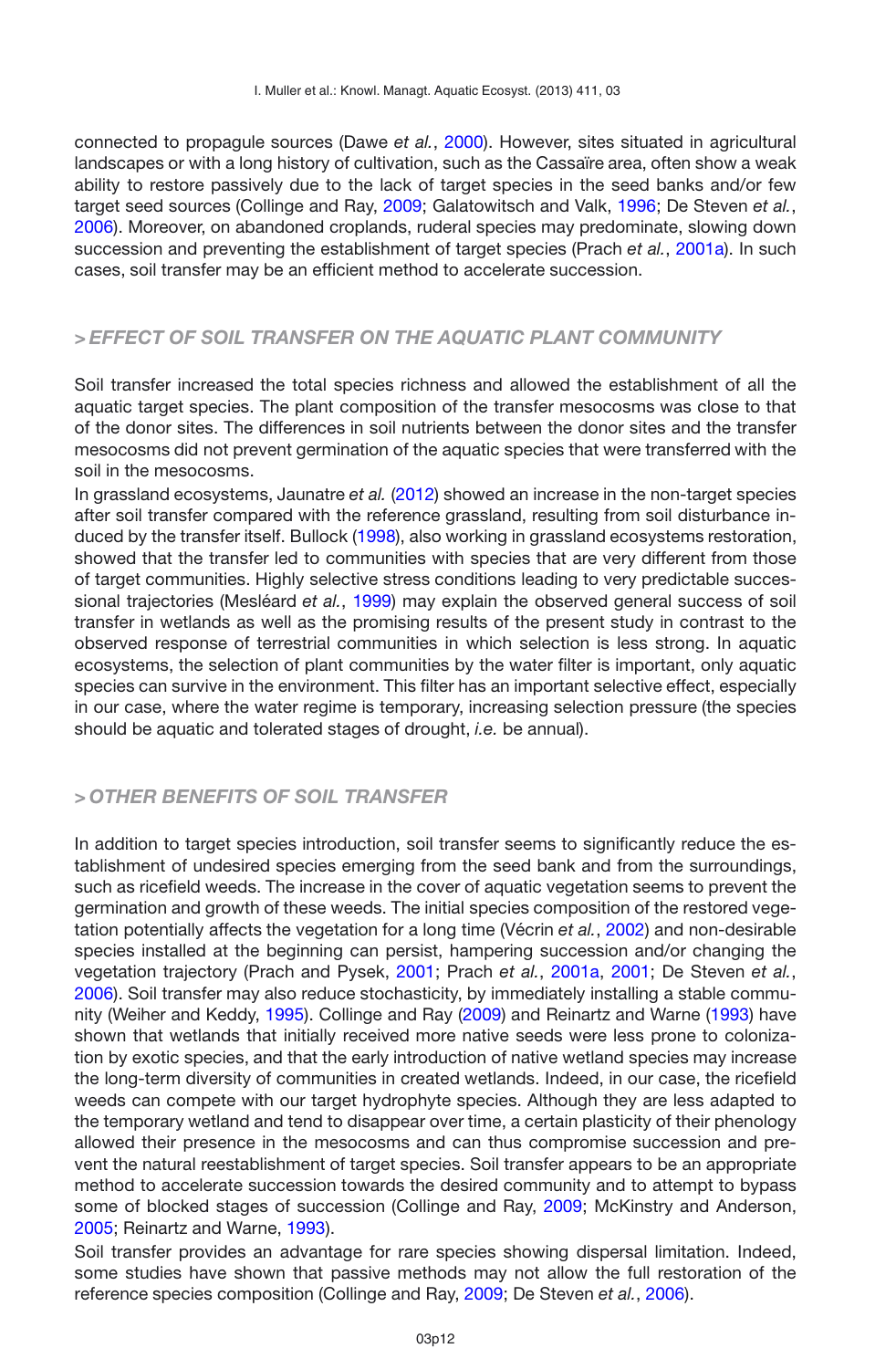In using soil transferred from several donor sites, we increase the number of target hydrophyte species at one site compared with a single donor site. We further increase the pool of available species, allowing the selection of the most appropriate species to the specific abiotic conditions of the Cassaïre site, and thereby increasing the probability of success (Zedler, [2000](#page-15-11)). Soil transfer also provides a soil seed bank ensuring survival in fluctuating environments. This dormant reservoir is a powerful mechanism for maintaining species diversity by promoting the coexistence of a greater number of species.

In addition, soil transfer allows i) the preservation of biotic interactions by transferring soil microorganisms (Bullock, [1998\)](#page-13-12) which play an important role in structuring plant community (Moora and Zobel, [2009](#page-14-19)) and in improving substrate conditions (McKinstry and Anderson, [2005\)](#page-14-7) and ii) the potential transfer of zooplankton and macroinvertebrate egg bank. Brady and coauthors [\(2002](#page-13-19)) demonstrated that soil transfer leads to a more natural invertebrate community structure, and can be a significant benefit for non-aerial invertebrates, which are not able to disperse alone, such as crustaceans (*Cladocera* and *Triops*).

## *> RESTORATION PERSPECTIVES AND THE IMPORTANCE OF TIME AND MONITORING*

The positive results obtained in the mesocosms after only few months and the low technical effort demonstrate that soil transfer is a promising restoration method that may also be applied at larger scales (*i.e.* creating 35 hectares of Mediterranean temporary wetlands in our site). Indeed, unlike terrestrial ecosystems where soil transfer involves the destruction of the donor ecosystem (Jaunatre *et al.*, [2012](#page-14-16); Vécrin and Muller, [2003\)](#page-15-15) and cannot be a substitute for *in situ* conservation (McLean, [2003](#page-14-20)), the soil transfer technique used in our study appears a non-destructive method at the scale of the donor wetlands. Because the seed bank of the first few centimeters of the soil in temporary wetlands is rich in seed number and species diversity (Bonis and Grillas,  $2002$ ), only 8  $m<sup>2</sup>$  of soil were collected in our case at the donor sites (corresponding approximately to less 0.001% of the total area of the donor sites) and were spread for half a day over  $32 \text{ m}^2$  (corresponding to  $200 \text{ L}$  of soil) in the mesocosms. The low quantities of soil required allow an application of the method at a scale of several hectares. Moreover, instead of spreading the soil over the whole area, soil may be transferred in small patches, functioning as species-rich sources for spontaneous colonization of nearby areas not transferred.

Short-term observations are not sufficient in predicting community dynamics (Collinge and Ray, [2009](#page-13-10); Mesléard *et al.*, [1991;](#page-14-21) Weiher *et al.*, [1996\)](#page-15-16). An initial success may be compromised by long-term mortality, undesired successional trajectories, and does not reflect long-term success (Dawe *et al.*, [2000](#page-13-17); Fahselt, [2007](#page-13-21)), although long-term studies confirm a beneficial role of soil transfer in wetland restoration (Balcombe *et al.*, [2005;](#page-13-13) Nishihiro *et al.*, [2006;](#page-14-8) Reinartz and Warne, [1993](#page-15-5)). Long-term monitoring of changes in plant communities of restored wetlands is required to evaluate the potential of this technique for restoring or creating Mediterranean temporary wetlands.

# ACKNOWLEDGEMENTS

This study was supported by the Conseil Régional de Provence Alpes Côtes d'Azur (Ph.D. grant), the Fonds européen de développement régional, the Agence de l'Eau Rhône Méditerranée Corse, the University of Avignon and the Foundation Tour du Valat. We would like to thank Kolo D. Wamba for checking the English and also the two anonymous reviewers who contributed significantly to the improvement of the manuscript. We are grateful to Patrick Grillas and Renaud Jaunatre for fruitful discussions and to Grégoire Massez and Rémi Tiné from the Réserve Naturelle des Marais du Vigueirat, Nicole Yavercovski and Loïc Willm from the Tour du Valat, notably for help with the field work and the map creation.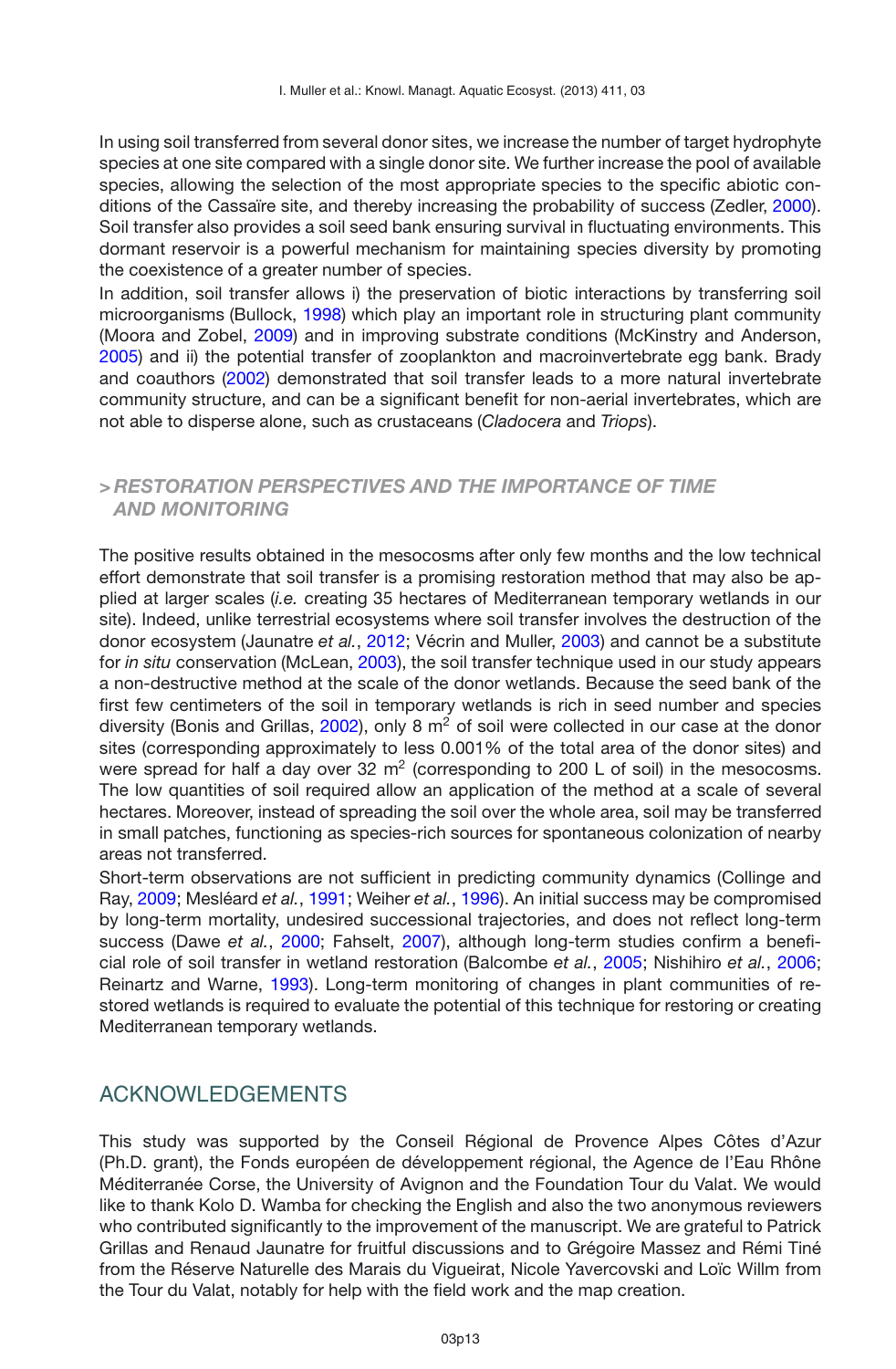# **REFERENCES**

- <span id="page-13-15"></span>Anderson M.J., 2001. A new method for non-parametric multivariate analysis of variance. *Austral Ecology, 26*, 32–46.
- <span id="page-13-3"></span>Aznar J.C., Dervieux A. and Grillas P., 2003. Association between aquatic vegetation and landscape indicators of human pressure. *Wetlands, 23*, 149–160.
- <span id="page-13-13"></span>Balcombe C.K., Anderson J.T., Fortney R.H., Rentch J.S., Grafton W.N. and Kordek W.S., 2005. A comparison of plant communities in mitigation and reference wetlands in the mid-Appalachians. *Wetlands, 25*, 130–142.
- <span id="page-13-9"></span>Bischoff A., 2002. Dispersal and establishment of floodplain grassland species as limiting factors in restoration. *Biol. Conserv., 104*, 25–33.
- <span id="page-13-20"></span>Bonis A. and Grillas P., 2002. Deposition, germination and spatio-temporal patterns of charophyte propagule banks: a review. *Aquat. Bot., 72*, 235–248.
- <span id="page-13-19"></span>Brady V.J., Cardinale B.J., Gathman J.P. and Burton T.M., 2002. Does facilitation of faunal recruitment benefit ecosystem restoration? An experimental study of invertebrate assemblages in wetland mesocosms. *Restor. Ecol., 10*, 617–626.
- <span id="page-13-14"></span>Braun-Blanquet J., Roussine N. and Nègre R., 1952. Les groupements végétaux de la France méditerranéenne, CNRS, Paris, 297 p.
- <span id="page-13-6"></span>Brochet A.-L., Guillemain M., Gauthier-Clerc M., Fritz H. and Green A.J., 2010. Endozoochory of Mediterranean aquatic plant seeds by teal after a period of desiccation: Determinants of seed survival and influence of retention time on germinability and viability. *Aquat. Bot., 93*, 99–106.
- Brown S.C., 1995. Wetland restoration: factors controlling plant community response and avifaunal habitat value, Ph.D. Dissertation, Cornell University, Ithaca.
- <span id="page-13-12"></span>Bullock J.M., 1998. Community translocation in Britain: Setting objectives and measuring consequences. *Biol. Cons., 84*, 199–214.
- <span id="page-13-18"></span>Burkholder J.M., 2009. Harmful Algal Blooms. *In*: Likens G.E. (ed.), Encyclopedia of Inland Waters, Academic Press, Oxford, 264–285.
- <span id="page-13-10"></span>Collinge S.K. and Ray C., 2009. Transient patterns in the assembly of vernal pool plant communities. *Ecology, 90*, 3313–3323.
- <span id="page-13-17"></span>Dawe N.K., Bradfield G.E., Boyd W.S., Trethewey D.E.C. and Zolbrod A.N., 2000. Marsh creation in a northern Pacific estuary: is thirteen years of monitoring vegetation dynamics enough? *Conserv. Ecol*. 4, 1–12.
- <span id="page-13-16"></span>Dray S., Dufour A.B. and Chessel D., 2007. The ade4 package II: Two-table and K-table methods. *R News*, 7, 47–52.
- <span id="page-13-4"></span>European Commission, 1992. Council Directive 92/43/EEC of 21 May 1992 on the conservation of natural habitats and of wild fauna and flora. *Official Journal of the European Communities, 206*, 1–7.
- <span id="page-13-0"></span>European Commission, 2000. Council Directive 2000/60/EC of 23 October 2000 on framework for Community action in the field of water policy. *Official Journal of the European Communities, 327*, 1–72.
- <span id="page-13-21"></span>Fahselt D.F.D., 2007. Is transplanting an effective means of preserving vegetation? *Botany, 85*, 1007−1017.
- <span id="page-13-8"></span>Figuerola J. and Green A.J., 2002. How frequent is external transport of seeds and invertebrate eggs by waterbirds? A study in Dofiana, SW Spain. *Arch. Hydrobiol., 155*, 557–565.
- <span id="page-13-7"></span>Figuerola J., Green A.J. and Santamaría L., 2002. Comparative dispersal effectiveness of wigeongrass seeds by waterfowl wintering in south-west Spain: quantitative and qualitative aspects. *J. Ecol., 90*, 989–1001.
- <span id="page-13-11"></span>Galatowitsch S.M. and Valk A.G., 1996. Vegetation and environmental conditions in recently restored wetlands in the prairie pothole region of the USA. *Vegetatio., 126*, 89–99.
- <span id="page-13-5"></span>Grillas P., 1990. Distribution of submerged macrophytes in the Camargue in relation to environmental factors. *J. Veg. Sci., 1*, 393–402.
- <span id="page-13-2"></span>Grillas P. and Duncan P., 1986. On the distribution and abundance of submerged macrophytes in temporary marshes in the Camargue (S. France). *Proc. 7th Symp. Aquatic Weeds,* 133–141.
- <span id="page-13-1"></span>Grillas P., Gauthier P., Yavercovski N. and Perennou C., 2004. Les mares temporaires méditerranéenne - Volume 1 - Enjeux de conservation, fonctionnement et gestion, Station Biologique de la Tour du Valat, Arles, 119 p.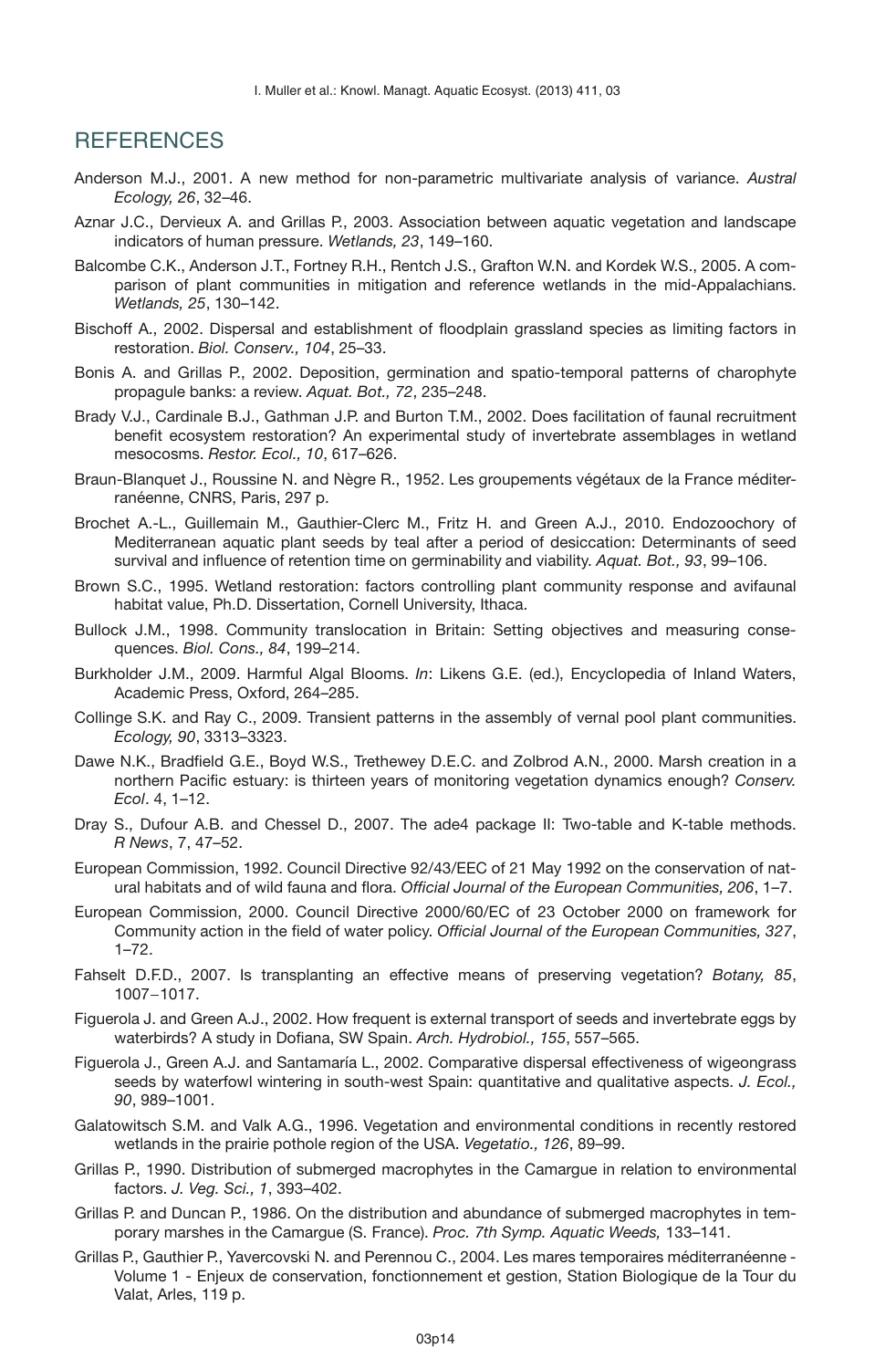- <span id="page-14-2"></span>Hollis G.E., 1992. The causes of wetland loss and degradation in the Mediterranean. *In:* Finlayson C.M., Hollis G.E. and Davis T.J. (ed.), Managing Mediterranean wetlands and their birds, IWRB Special Publication, Slimbridge, 83–90.
- <span id="page-14-14"></span>Hosper S.H., 1998. Stable states, buffers and switches: an ecosystem approach to the restoration and management of shallow lakes in the Netherlands. *Wat. Sci. Tech., 37*, 151–164.
- <span id="page-14-16"></span>Jaunatre R., Buisson E. and Dutoit T., 2012. First-year results of a multi-treatment steppe restoration experiment in La Crau (Provence, France). *Pl. Ecol. Evol., 145*, 13–23.
- Josselyn M., 1982. Wetland restoration and enhancement in California: a proceedings of a workshop held in February 1982, at the California State University, Hayward. California Sea Grant College Program, Institute of Marine Resources, University of California, La Jolla.
- <span id="page-14-5"></span>Leck M.A., 2003. Seed-bank and vegetation development in a created tidal freshwater wetland on the Delaware River, Trenton, New Jersey, USA. *Wetlands, 23*, 310–343.
- <span id="page-14-10"></span>Marnotte P., Carrara A., Dominati E. and Girardot F., 2006. Plantes des rizières de Camargue, CIRAD, Montpellier, 260 p.
- <span id="page-14-12"></span>Marrs R.H., 2002. Manipulating the chemical environment of the soil. *In:* Perrow M.R. and Davy A.J. (ed.), Handbook of ecological restoration - Volume 1 - Principe of restoration, Cambridge University Press, Cambridge, 155–183.
- <span id="page-14-7"></span>McKinstry M.C. and Anderson S.H., 2005. Salvaged-wetland soil as a technique to improve aquatic vegetation at created wetlands in Wyoming, USA. *Wetlands Ecol. Manage., 13*, 499–508.
- <span id="page-14-20"></span>McLean I.F.G., 2003. A policy for conservation translocations of species in Britain, Joint Nature Conservation Committee, Peterborough, 34 p.
- <span id="page-14-1"></span>McMahon Jr M.J., 1972. Federal Water Pollution Control Act Amendments of 1972. *The Boston College Law Review, 14*, 1–53.
- <span id="page-14-21"></span>Mesléard F., Grillas P. and Lepart J., 1991. Plant community succession in a coastal wetland after abandonment of cultivation: the example of the Rhone delta. *Plant Ecol., 94*, 35–45.
- <span id="page-14-17"></span>Mesléard F., Lepart J., Grillas P. and Mauchamp A., 1999. Effects of seasonal flooding and grazing on the vegetation of former ricefields in the Rhône delta (Southern France). *Plant Ecol., 145*, 101–114.
- <span id="page-14-0"></span>Millennium Ecosystem Assessment, 2005. Ecosystems Services and Human Well-being: wetlands and water synthesis, World Resources Institute, Washington DC, 80 p.
- Mitsch W.J., 2005. Wetland creation, restoration, and conservation: a wetland invitational at the Olentangy River Wetland Research Park. *Ecol. Eng., 24*, 243–251.
- <span id="page-14-3"></span>Mitsch W.J., Wu X., Nairn R.W., Weihe P.E., Wang N., Deal R. and Boucher C.E., 1998. Creating and restoring wetlands. *BioScience, 48*, 1019–1030.
- <span id="page-14-19"></span>Moora M. and Zobel M., 2009. Arbuscular mycorrhizae and plant–plant interactions. Impact of invisible world on visible patterns. *In:* Pugnaire F.I. (ed.), Positive Interactions and Plant Community Dynamics, CRC Press, Boca Raton, 79–98.
- <span id="page-14-6"></span>Moreno-Mateos D. and Comin F.A., 2010. Integrating objectives and scales for planning and implementing wetland restoration and creation in agricultural landscapes. *J. Environ. Manage., 91*, 2087−2095.
- <span id="page-14-9"></span>Mouronval J.-B. and Baudouin S., 2010. Plantes aquatiques de Camargue et de Crau, Office national de la chasse et de la faune sauvage, Paris, France, 120 p.
- <span id="page-14-13"></span>Muller I., Mesléard F. and Buisson E., 2013. Effect of topsoil removal and plant material transfer on vegetation development in created meso-xeric grassland. Accepted in *Appl. Veg. Sci.*
- <span id="page-14-8"></span>Nishihiro J., Nishihiro M.A. and Washitani I., 2006. Restoration of wetland vegetation using soil seed banks: lessons from a project in Lake Kasumigaura, *Japan Landsc. Ecol. Eng., 2*, 171–176.
- <span id="page-14-11"></span>Oksanen J., Kindt R., Legendre P., O'Hara B., Simpson G.L., Henry M., Stevens H., Wagner H., 2008. Vegan: Community Ecology Package, R package version 1.13-1.
- <span id="page-14-15"></span>Pirot J.Y., Chessel D. and Tamisier A., 1984. Exploitation alimentaire des zones humides de Camargue par cinq espèces de canards de surface en hivernage et en transit: modélisation spatio-temporelle. *Revue d'Ecologie (Terre & Vie), 39*, 167–192.
- <span id="page-14-18"></span>Prach K. and Pysek P., 2001. Using spontaneous succession for restoration of human-disturbed habitats: Experience from Central Europe. *Ecol. Eng., 17*, 55–62.
- <span id="page-14-4"></span>Prach K., Bartha S., Joyce C.B., Pyvsek P., Diggelen R. and Wiegleb G., 2001a. The role of spontaneous vegetation succession in ecosystem restoration: a perspective. *Appl. Veg. Sci., 4*, 111–114.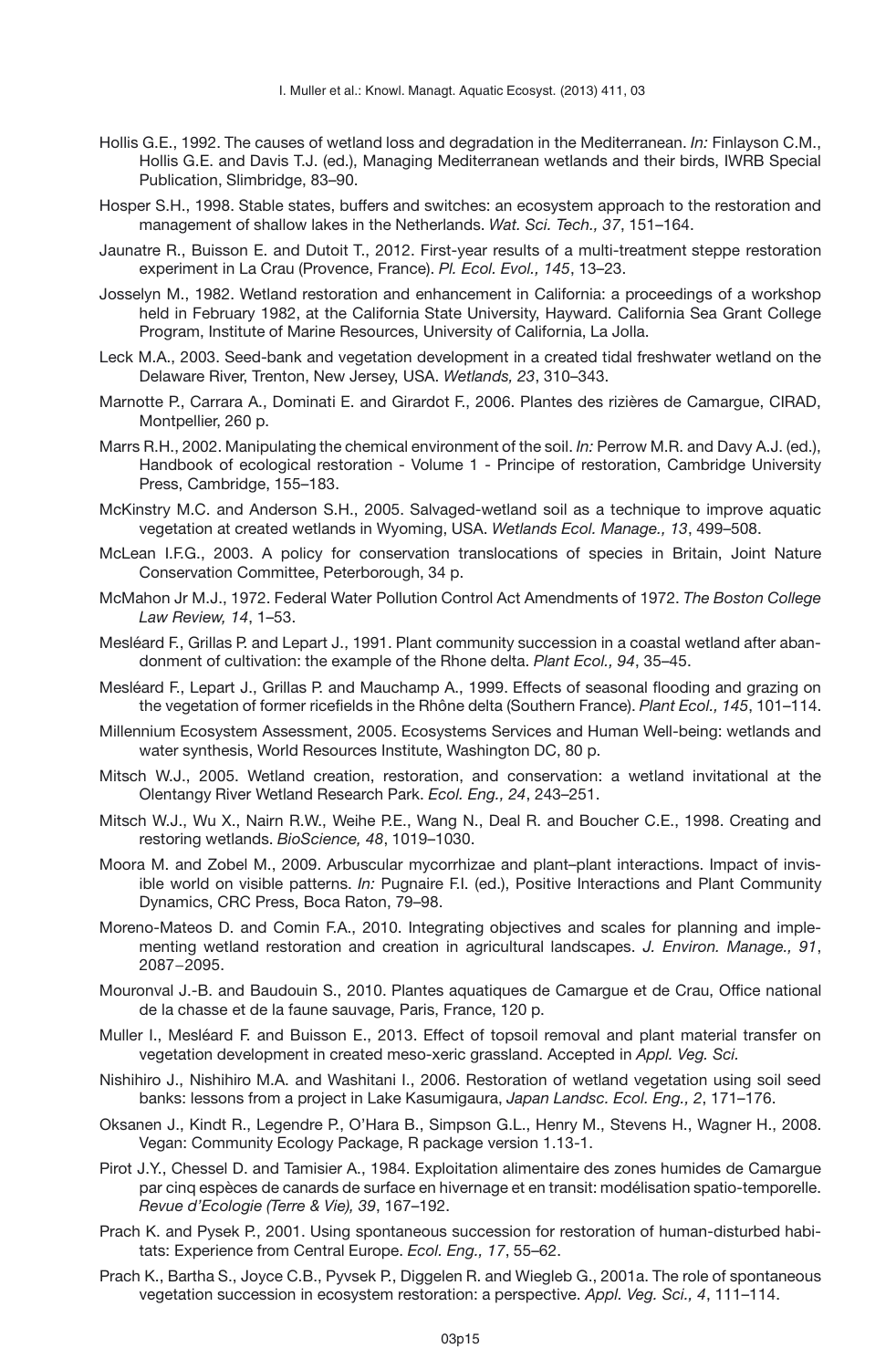- <span id="page-15-7"></span>Prach K., Pyvsek P. and Bast, M., 2001b. Spontaneous vegetation succession in human-disturbed habitats: A pattern across seres. *Appl. Veg. Sci., 4*, 83–88.
- <span id="page-15-10"></span>R Development Core Team, 2010. R: A language and environment for statistical computing. R Foundation for Statistical Computing, Vienna, Austria.
- <span id="page-15-8"></span>Raup D.M. and Crick R.E., 1979. Measurement of faunal similarity in paleontology. *J. Paleontol.*, *53*, 1213–1227.
- <span id="page-15-5"></span>Reinartz J. and Warne E, 1993. Development of vegetation in small created wetlands in southeastern Wisconsin. *Wetlands, 13*, 153–164.
- <span id="page-15-1"></span>Society for Ecological Restoration International Science & Policy Working Group, 2004. The SER International Primer on Ecological Restoration, www.ser.org & Tucson: Society for Ecological Restoration International, 15 p.
- <span id="page-15-9"></span>Sokal R. and. Rohlf F., 1995. Biometry: The Principies and Practice of Statistics in Biological Research, Freemann and Co., NY.
- <span id="page-15-4"></span>De Steven D., Sharitz R.R., Singer J.H. and Barton C.D., 2006. Testing a passive revegetation approach for restoring coastal plain depression wetlands. *Restor. Ecol., 14*, 452–460.
- <span id="page-15-3"></span>Tamisier A. and Grillas P., 1994. A review of habitat changes in the Camargue: an assessment of the effects of the loss of biological diversity on the wintering waterfowl community. *Biol. Conserv., 70*, 39–47.
- <span id="page-15-15"></span>Vécrin M.P. and Muller S., 2003. Top-soil translocation as a technique in the re-creation of species-rich meadows. *Appl. Veg. Sci., 6*, 271–278.
- <span id="page-15-13"></span>Vécrin M.P., Diggelen R., Grévilliot F. and Muller S., 2002. Restoration of species-rich flood-plain meadows from abandoned arable fields in NE France. *Appl. Veg. Sci., 5*, 263–270.
- <span id="page-15-14"></span>Weiher E. and Keddy P.A., 1995. The assembly of experimental wetland plant communities. *Oikos*, *73*, 323–335.
- <span id="page-15-16"></span>Weiher E., Wisheu I.C., Keddy P.A. and Moore D.R.J., 1996. Establishment, persistence, and management implications of experimental wetland plant communities. *Wetlands, 16*, 208–218.
- <span id="page-15-12"></span>Wilde S.A., 1954. Reaction of soils: facts and fallacies. *Ecology, 35*, 89–92.
- <span id="page-15-11"></span>Zedler J.B., 2000. Handbook for Restoring Tidal Wetlands, CRC Press, Boca Raton, 464 p.
- <span id="page-15-0"></span>Zedler J.B. and Kercher S., 2005. Wetland resources: status, trends, ecosystem services, and restorability. *Annu. Rev. Environ. Resour., 30*, 39–74.
- <span id="page-15-6"></span>Zedler P.H. and Black C., 1992. Seed Dispersal by a Generalized Herbivore: Rabbits as Dispersal Vectors in a Semiarid California Vernal Pool Landscape. *American Midl. Nat., 128*, 1–10.
- <span id="page-15-2"></span>Zhang L., Wang M.H., Hu J. and Ho Y.S., 2010. A review of published wetland research, 1991–2008: Ecological engineering and ecosystem restoration. *Ecol. Eng., 36*, 973–980.